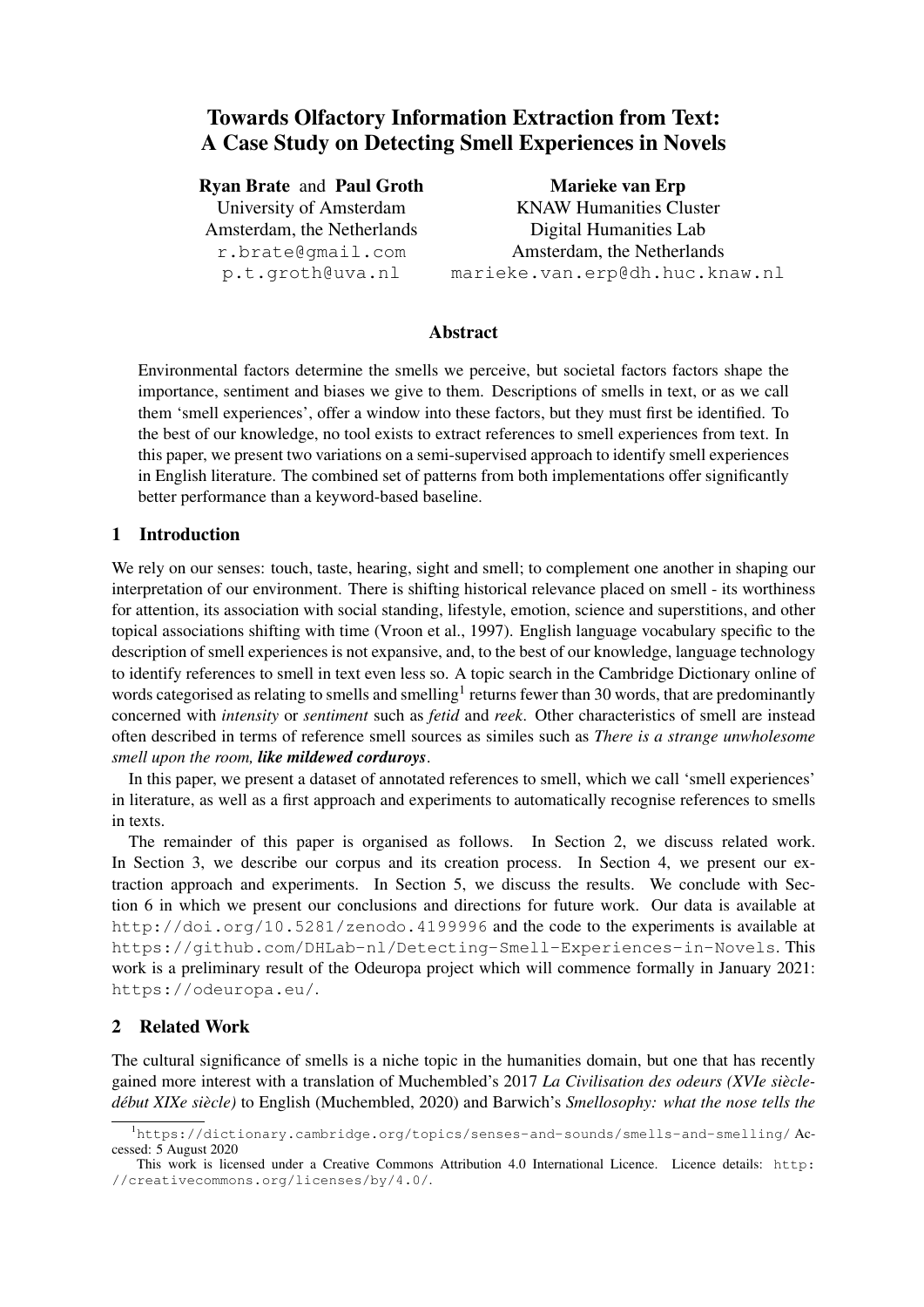*mind*(Barwich, 2020) being reviewed in mainstream media.<sup>2</sup> While historians interested in olfaction such as (Tullett, 2019) analyse textual accounts of experienced smells, (computational) linguistic analysis of smell experiences (at least for English) has received little attention.

This lack of attention may be due to the fact that Western languages such as English and Dutch do not contain rich vocabularies for describing odorants as opposed to some other languages. In (Majid and Burenhult, 2014) Jahai and English speakers and in (Majid et al., 2018) Jahai and Dutch speakers were contrasted in describing a range of odorants. The Jahai, a group of nomadic hunter-gatherers in Malaysia, have over a dozen terms to describe odours. In the experiment, the Jahai speakers were both more consistent and greatly more controlled in the terms they used than the English and Dutch speakers relying on reference smell sources.

There is evidence that consistency in the use of smell sources in English can be conditioned. Croijmans and Majid (2016) examined the accuracy and consistency of wine experts, coffee experts and people with no expertise in identifying smells. No group was better at naming smells outside of the domain of their expertise. However, it was apparent the domain experts had developed a toolkit of common smell sources they frequently drew upon. An experiment on predicting properties of wines from experts' wine reviews confirms this (Hendrickx et al., 2016).

Sensorial lexicons have been developed that include terms related to smell (cf. Tekiroğlu et al. (2014)). However, as the initial seed words to bootstrap the lexicon for smell are limited, the olfactory clusters in such lexicons are by extension also limited. A different approach is taken in (Kiela et al., 2015), where terms related to smells are connected to their chemical compounds. While this is useful for translating olfactory information from the chemistry domain to language, it does not aid us in recognising the wide variety of expressions used in texts to describe smell experiences.

#### 3 Literary Smell Dataset

To begin to tackle the problem of recognising smell experiences, we created a unique dataset focused on such expressions in literary texts. Specifically, by selecting texts from Project Gutenberg<sup>3</sup> that had the highest rate of occurrence of keywords derived from Table 1, we assembled a set 139 English literary texts. Each sentence in this collection was tokenised using NLTK<sup>4</sup>, and POS-tagged and syntactically parsed using spaCy (Montani et al., 2020).<sup>5</sup> We split the set into three datasets: a harvesting dataset of 99 texts; a validation dataset of 20 texts; and an evaluation dataset of 20 texts.

From the evaluation dataset, a gold standard of manually labelled sentences was assembled consisting of seven documents, each of 100 randomly assigned sentences from multiple literary texts and annotated by a single annotator. To evaluate the inter-annotator agreement between the three annotators, one additional document consisting of 100 randomly selected sentences was annotated independently by the annotators.

Despite having chosen the harvesting, validation and extract sets for their high frequency of Table 1 derived keywords, on average only approximately 1 in 100 sentences contain a keyword. Thus, assuming that smell experiences typically contain a keyword, the evaluation set contains smell experiences in very low proportion. A gold standard set of extracts was sampled from the evaluation dataset to ensure a substantial number of smell extracts. The evaluation set was scanned for the high smell association keywords derived from Table 1. 80% of the sentences in the gold standard documents contain a Table 1 related word, the remaining 20% were randomly sampled. There is no overlap between documents, or redundancy within a document.

Annotators were asked to highlight and annotated spans according to the following criteria:<sup>6</sup>

<sup>2</sup> cf. https://www.spectator.co.uk/article/where-are-the-scents-of-yesterday-entirecountries-have-lost-their-distinctive-smell ; https://slate.com/culture/2020/07/ smells-history-book-review-france-plague-farts.html ; https://www.wsj.com/articles/ smells-and-smellosophy-review-what-the-nose-knows-11594391739

<sup>3</sup>https://www.gutenberg.org/

<sup>4</sup>https://nltk.org

<sup>5</sup>https://spacy.io/

<sup>&</sup>lt;sup>6</sup>The full annotation guidelines can be found on our Github page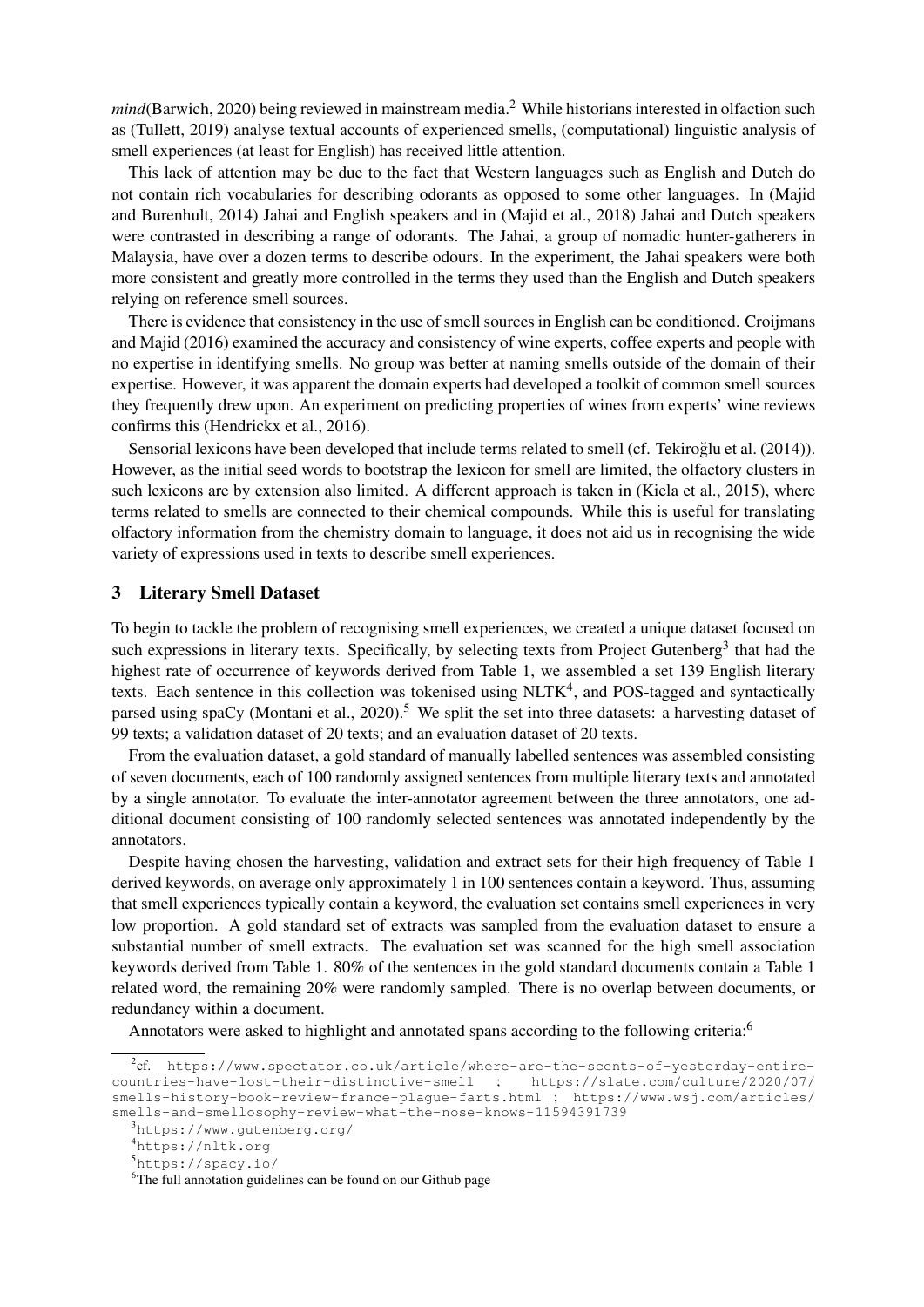| smell-only                   | smell-only              | smell and taste     |
|------------------------------|-------------------------|---------------------|
| (in all contexts)            | (in sensory contexts)   | only                |
| $odour(N)$ , $odorous(A)$    | fragrance(N)            | $p$ ungent $(A)$    |
| malodorous(A)                | musk(N)                 | pungency(N)         |
| $fetid(A)$ , $foetid(A)$     | fusty(A), frowsty(A)    | pungently (ADV)     |
| whiffv(A)                    | $ripe(A)$ , ripeness(N) | savour(N, V)        |
| smell $(N, V)$ , scent $(N)$ | reek(N, V), stink(N, V) | $\textit{acrid}(A)$ |
| smelly(A)                    | stench(N), niff(N)      |                     |
| scented(A)                   | $sniff(V)$ , piney(A)   |                     |
| perfume(N)                   | waft(N,V), $stinkv(A)$  |                     |
| $aroma(N)$ , $aromatic(N)$   | whiff $(N)$ ,           |                     |
| fragmented(A)                |                         |                     |
| petrichor(N)                 |                         |                     |
| musty(A), musty(A)           |                         | $\sim$              |

Note 1: A,N,V denotes adjectives, nouns and verbs, respectively Note 2: underlined: words with smell strength connotations Note 3: *italicised*: words with sentiment associations Note 4: bold face: describes characteristics beyond strength or sentiment

Table 1: Results from Cambridge Dictionary 'smells and smelling' SMART Thesaurus search

| Annotation tag  | Number of corresponding text spans |  |  |
|-----------------|------------------------------------|--|--|
|                 | 533                                |  |  |
|                 | 129                                |  |  |
|                 | 186                                |  |  |
| $\cdot$ $\cdot$ | 34                                 |  |  |
| ۰, °            |                                    |  |  |
|                 |                                    |  |  |

Table 2: Number of text spans by annotation tag

• 'd'. A smell description; e.g., 'An odd fragrance, a smell of damp plaster, wafted from the new house to his senses'.

The inherent subjectivity of when precisely a smell experience becomes a description is left to the perception of the annotator.

- 'o'. A smell alluded to without expansion of its characteristics; e.g., 'A fragrance wafted from the new house to his senses'.
- 'v'. Any verb in the sentence which is associated with smell generally or with a specific smell experience within the extract; e.g., 'An odd fragrance wafted from the new house to his senses';
- 's'. Sense of smell alluded to directly; e.g., 'An odd fragrance, wafted from the new house to his senses'.

Additionally, two documents (of the aforementioned group of 7) were annotated with an additional set of tags:

- 'a'. An adjective being applied to the smell alluded to; e.g., 'An odd fragrance, a smell of damp plaster, wafted from the new house to his senses'.
- 'n'. The noun group referred to as a smell source; E.g., 'An odd fragrance, a smell of damp plaster, wafted from the new house to his senses'.

The inter-annotator agreement is measured using Cohen's Kappa (Cohen, 1960) per single gold standard document in a pairwise fashion. Specifically:

- The level of agreement with respect to those sentences which were tagged as *a smell experience*, by one or more annotators, i.e., those sentences with a text span annotated with either 'd' or 'o'.
- The level of agreement with respect to those sentences which were tagged as *a smell description*, by one or more annotators, i.e., those sentences with a text span annotated with 'd'.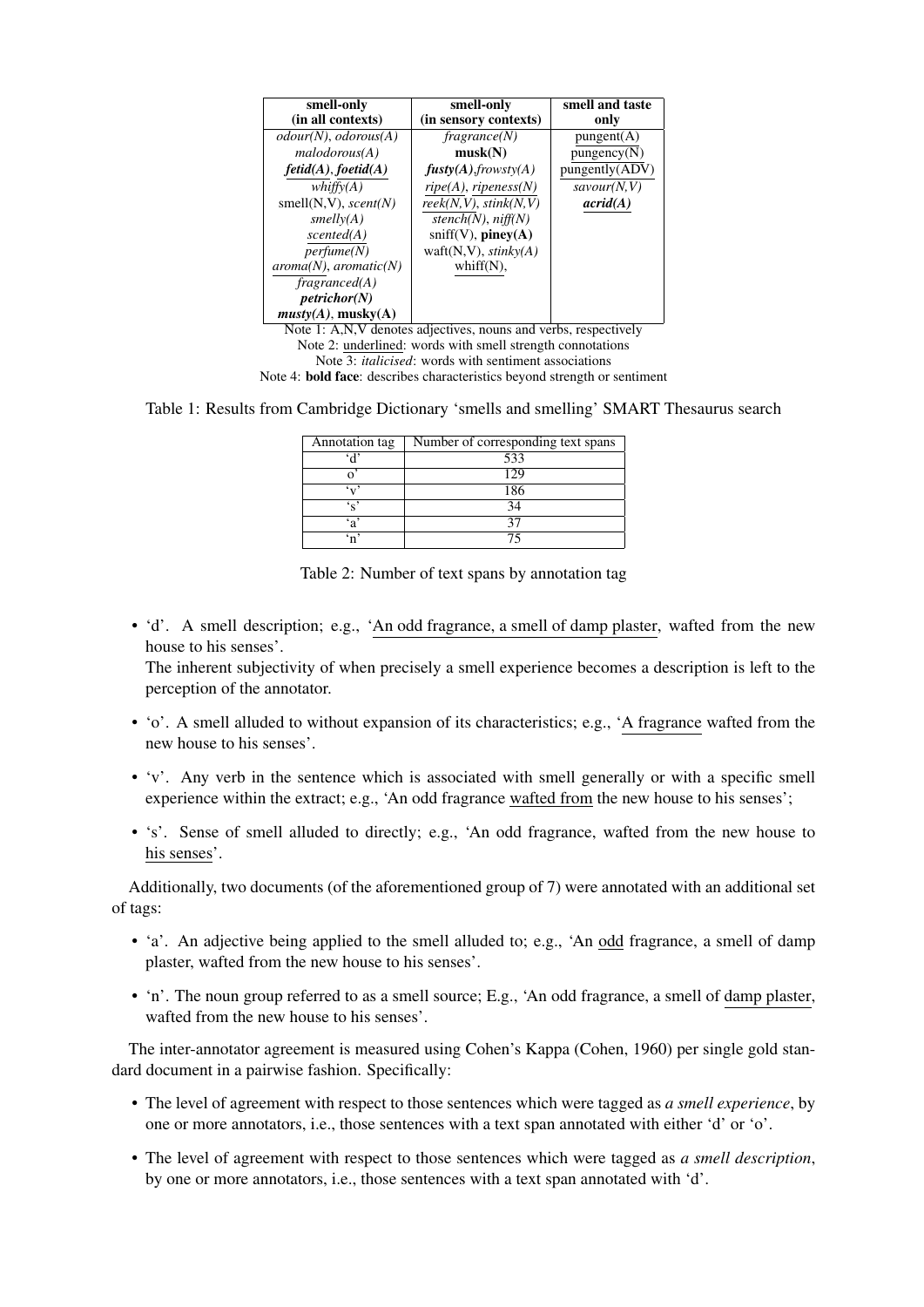

Figure 1: Cohen's Kappa scores of pairwise annotator agreement

• The level of agreement of those verbs within sentences what were tagged with 'v', i.e., verbs the annotator perceives as being related to smell generally, or in the context of the sentence.

Cohen's Kappa is a metric used to measure pairwise inter-annotator agreement. A Cohen's Kappa of 0, denotes an even probability of agreement. Landis and Koch (1977) denote a Cohen's Kappa score of 0.41 to 0.60, and .61 - 0.80 as representing *moderate* and *substantial* strength of agreement, respectively. A score of 0.81 to 1.0 can be considered as near perfect agreement.

Figure 1 shows the pairwise annotator agreement with regards the single gold standard document of 100 extracts, annotated by multiple annotators. All annotators are in *substantial* agreement in identifying all and any extracts that allude to smell, i.e., all spans labelled 'o' or 'd'. Annotators are generally in substantial agreement in identifying extracts which *describe* smell experiences, i.e., extracts with a spans labelled 'd'. Although, one pair of annotators are at the very upper end of *moderate* agreement only. Finally, in identifying verbs either highly associated with smell, or associated with smell in the context, there was only *moderate* annotator agreement.

It is reasonable to assume that human error, i.e., misreading, miscomprehending or simply skipping an extract, played some role in the observed imperfect inter-annotator agreement scores. Instances of likely human error are apparent on inspection of the gold standard, in those instances where there is arguably little room for personal subjectivity, for example, one of the three annotators did not attribute either a 'd' or 'o' tag to the span: *There was a smell of decaying leaves and of dog.*

However, a number of extracts clearly demonstrate the potential for subjectivity in smell experience interpretation, as a source for annotator disagreement, for instance, in the following extract, each of the three annotators attributed 'd', 'o' and no tag to it, respectively: *Seated beside her aromatic rest, In silence musing on her loveliness, Her knight and troubadour.*

In the following extract, one of three annotators tagged it as 'o', the other two presumably thought it sufficiently descriptive to be tagged 'd': *Between each pair of columns an elegant table of cedar bore on its platform a bronze cup filled with scented oil, from which the cotton wicks drew an odoriferous light.*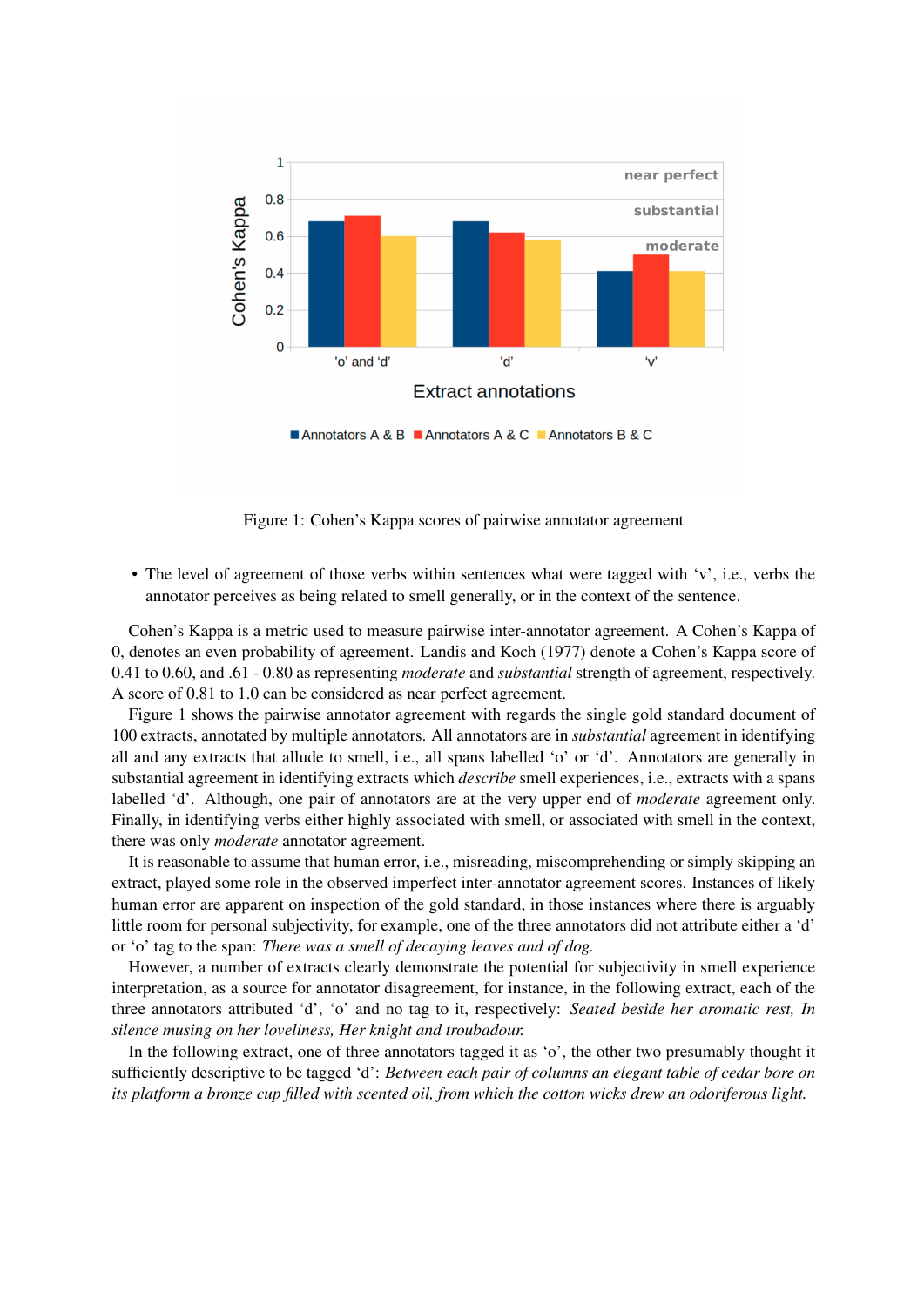# 4 Extraction Approaches

As there is no known corpus annotated with smell expressions available to train a supervised smell language recogniser, we investigate pattern-based approaches to recognising such expressions. We base our approach on the concepts put forward in approaches such as the detection of hypernym-hyponym pairs (Hearst, 2000), e.g., *car is a type of vehicle*, and iterative bootstrapping (Brin, 1998) to detect author-book title pairs.

We start with seed features that are matched against the harvesting dataset. The resulting matches are then manually evaluated to identify new linguistic pattens, which are in-turn used to identify new features for the next bootstrapping round. The process can be seeded by introducing known features into the lexicon, or known patterns into the pattern set. In both (Hearst, 2000) and (Brin, 1998), this process was used to assemble a lexicon, the pattern set being effectively a by-product of the process. However, for our purposes, it is the set of patterns that is of interest, and their potential use to identify smell experiences.

The textual features targeted in prior work represented distinct real world concepts linked through a conceptual relationships. The expression of smell (in English) does not conform to a natural set of paired entities reflecting a relationship in the same way as authors and book titles do. However, surrounding adjectives, and verb and noun groups help characterise the smell experience and can therefore be targeted as complements.

A difficulty of identifying smell references over hypernym-hyponym or author-book title pairs is that there is no inherent relationship defining the number of coincident complements necessary. Instead it is a question of how restrictive we wish to make the criteria for matching sentences in the harvesting dataset. The greater the number of complements, the fewer extracts we can expect to retrieve. Thus, a too restrictive choice may result in stalling bootstrapping process. Conversely, if the choice is not restrictive enough and too many extracts unrelated to smell are returned, the process becomes uninformative. In evaluating smell related vocabulary, (Iatropoulos et al., 2018) concluded that the most commonplace words used in smell descriptions are those that could apply to a wide range of sensory contexts. This makes intuitive sense given the heavy reliance on reference smell sources to define smell characteristics. Hence, single complements are not targeted, as being too relevant outside of smell contexts. In this pilot project, we therefore focused on at least two complements in a pattern.

A basic assumption in our approaches is that found complements are indicative of the presence of a smell expression. We therefore aim to detect the following types of smell expression complements:

- 1. Adjectives modifying the smell experience perception, and the coincident noun group acting as the reference smell (one or more nouns modified by adjectives); E.g., *'An odd fragrance, a smell of damp plaster, wafted from the new house to his senses'*,where 'odd' and 'damp plaster' are the adjective and noun group, respectively. Thus, it is assumed that 'odd' and 'damp plaster', being coincident in defining this smell experience, are indicative of a smell experience when both present in other extracts.
- 2. A noun group acting as the reference smell, and the coincident verb group (adverbs, verbs, associated prepositions) describing how the smell moves; E.g., 'An odd fragrance, a smell of **damp** plaster, wafted from the new house to his senses', where 'damp plaster' and 'wafted from' are the noun group and verb group, respectively. Thus, it is assumed that 'damp plaster' and 'wafted from', being coincident in defining this smell experience, are indicative of a smell experience when both present in other extracts.

### 4.1 Approach 1: Targeting Adjective and Noun Groups

To capture and enable pattern matching with parts of speech, synonyms and flexible groupings of these in text, we start with words derived from Table 1 assembled in synonym groups. For example, <*smell noun*> is defined to match against 'aroma', 'odour', 'scent', 'perfume' etc. The patterns further contain part of speech chunks that can match various tokens. These chunks were defined, and updated in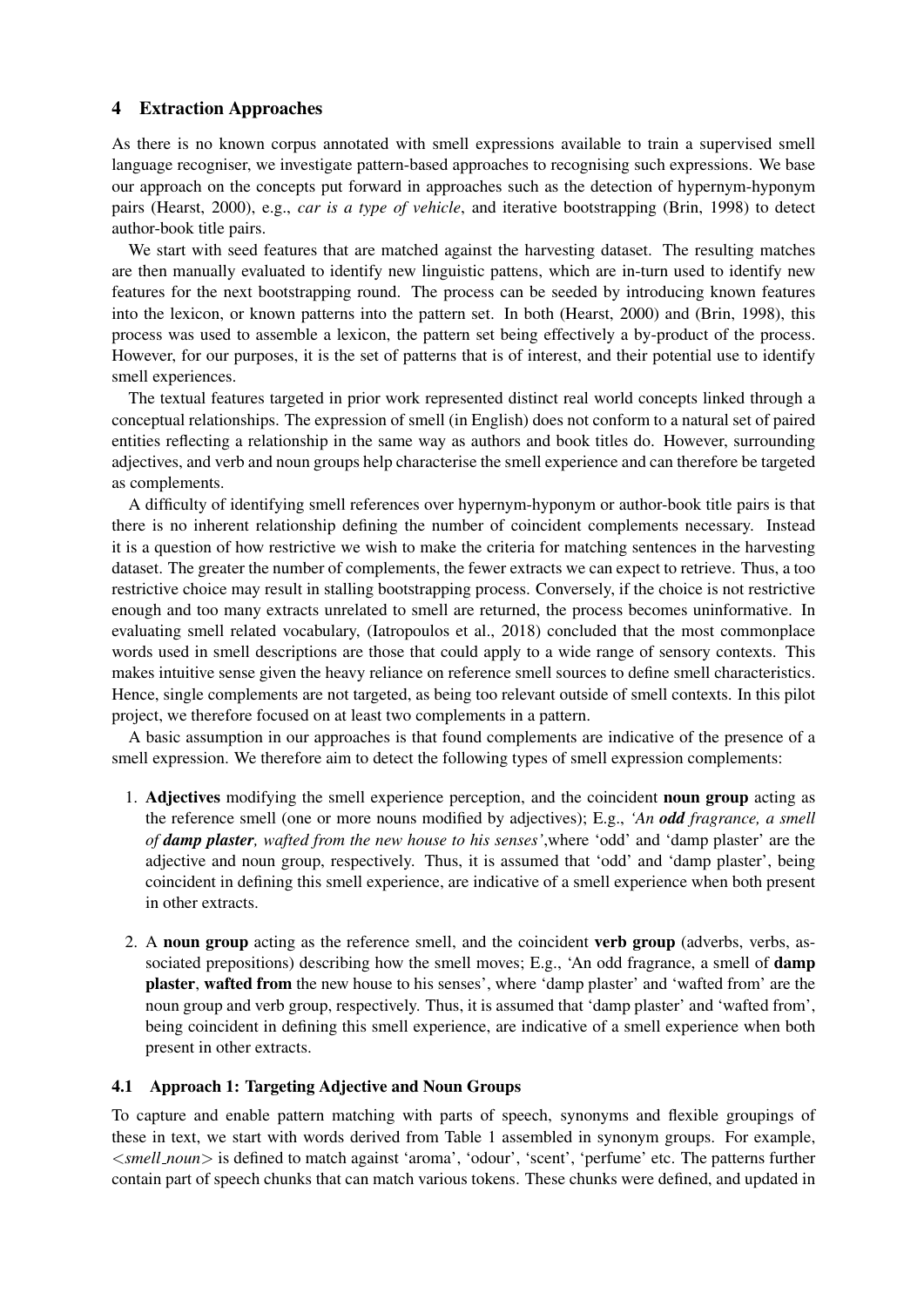process, based on observed language patterns from harvesting set extracts. Listing 1 is an example of a high-level pattern representation.

 $\lceil \langle \text{adj} \rangle \rceil \langle \text{small}_n \text{oun} \rangle$   $\ldots$  \*  $\lceil \text{of} \rangle$   $\langle \text{ground} \rangle$   $\lceil \langle \text{noun} \rangle \rceil$   $\{ \text{of} \rangle \langle \text{noun} \rangle \}$ Listing 1: Example identified pattern

It will match the boldfaced adjective and noun groups in for example *the warm aroma of multitudinous exotics* and *the ammoniacal smell of the horses*

#### 4.2 Approach 2: Targeting Verb and Noun Groups

As in the Adjectives & Nouns approach, we start with the same high-smell association seed lexicon entry, *aroma NOUN*, as it results in a very manageable number of bootstrapped extracts. Based on the resulting extracts, new patterns are hypothesised: e.g., from the extract *'the aroma of the newly-sawn timber and saw dust mingled in the air'*, we may hypothesise the pattern <*smell\_noun> \_of*|like\_\_DET\* <*pronoun*>*\* [*<*noun*> { *of* <*noun*>}*\*] [*<*verb*> *prep \*]*.

This approach also includes a validation loop. As patterns with low precision risk introducing a large volume of vocabulary into the lexicon which is unrelated to smell. The validation loop is an attempt to limit this, by estimating pattern precision and setting a minimum acceptance threshold by taking 10 extracts per pattern and manually tagging them as *true positive*, *false positive*, or *unknown*. Patterns that pass a validation threshold of 0.7 estimated precision are accepted. If no example of a pattern is present in the validation set, it is removed.

Two variations of the patterns are retained, *identification patterns* and *extraction patterns*. Extraction patterns target the previously discussed feature pairs, such to introduce new vocabulary into the lexicon. Thus, extraction patterns are used to drive each iterative cycle. For example, based on the preceding hypothesised pattern, e.g.,  $\langle \textit{small_noun} \rangle$  *\_of*|like\_ \_DET\*  $\langle \textit{pronoun} \rangle$  \*  $\langle \textit{column} \rangle$  {  $\varphi f$ <*noun*>}*\*] [*<*verb*> *prep \*]*. Identification patterns are a superset of the extraction pattern set, and are concerned with matching any and all smell experiences, not just matching feature pairs. Several identification patterns my be derived from a single hypothesised extraction pattern, expressing the potential variation in matching smell experiences. The identification pattern set is our desired output from the iterative bootstrapping process. In the final step of the approach, the extraction patterns are applied to the harvesting set, and targeted complements are collected and added to the lexicon.

#### 5 Evaluation and Discussion

Four complete cycles of the Adjectives & Nouns approach and three complete cycles of the Verbs & Nouns approach were performed.

The Adjectives & Nouns approach identified 48 new identification patterns as seen in Table 3. The majority of these patterns involve Table 1 derived words such as  $\langle add \rangle^* compound \rangle$  *smell noun* matching *a delightful forest aroma*, and <*adj*> *with DET\** <*pronoun*>*\** <*smell noun*> *of* <*pronoun*>*\** <*verb*> <*noun*> { *of* <*noun*>}*\*'* matching *heavy with the smell of freshly turned soil*.

Additionally, a small number of patterns identified do not involve the Table 1 vocabulary, such as <*adj*>*\* breath*|*breaths of* <*pronoun*>*\** <*noun*> { *of* <*noun*>}*\** matching *'...and inhale the sweet breath of autumn, which was borne upon gentle gales'* and *' air \* , sweet with* <*pronoun*>*\** <*noun*> { *of* <*noun*>}*\*'* matching *'the mild air, sweet with fading leaves and bracken'*.

The Verbs & Nouns approach identified 31 new identification patterns as show in Table 4. Again a majority involve Table 1 derived words, for example ' $\leq$ smell\_noun > \_of—like\_\_DET\*  $\leq$ pronoun > \*  $\langle$ *noun*  $\{$  *of*<sub>-</sub> $\langle$ *noun* $>$  $\}$ <sup>\*</sup> $\langle$ *verb* $>$ *prep*<sub>-</sub> $\}'$  matching phrases such as *the aroma of new-sawn timber and sawdust mingled with...'*. The single example of lexico-syntactic pattern not involving Table 1 derived words, introduced the *'incense'* as synonymous with smell: *' fumes of incense* { *of*  $\langle$  *noun*  $>\rangle$ <sup>\*</sup> *\_DET*\*  $\langle$ *verb*  $>$  *prep*  $\angle$ <sup>\*</sup>' matching for example *'the heavy fumes of incense rose up'* 

Figure 2 shows the relative precision-recall performance of the group predictions, in respect of the gold standard, with regards the pattern sets of: approach 1; approach 2; and both combined.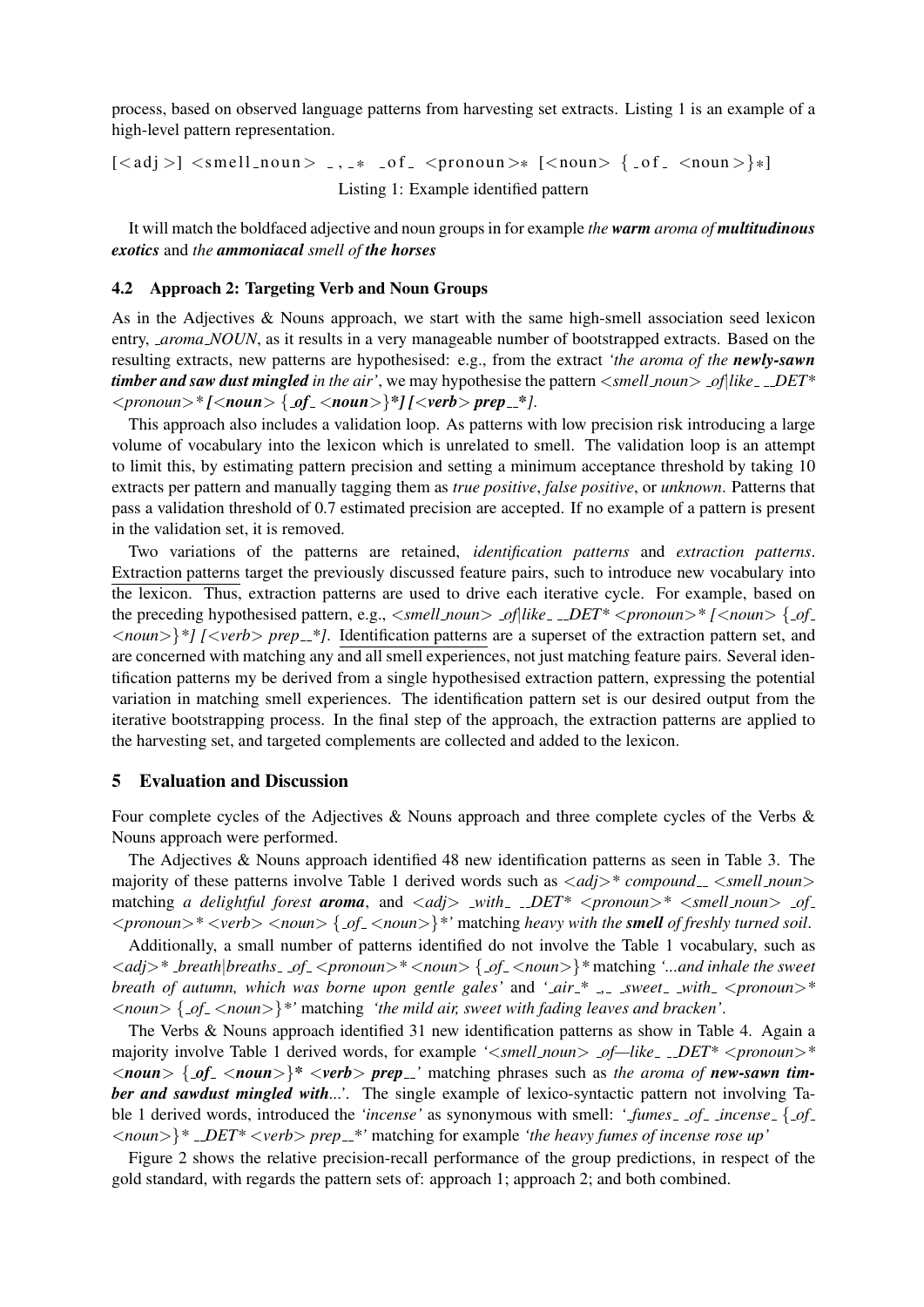| Cycle | Lexicon | New (unseen) | Hypothesised   | New id. patterns/ |
|-------|---------|--------------|----------------|-------------------|
|       | entries | extracts     | (new) patterns | New ex. patterns  |
|       | 1**     | 91           |                | 15/13             |
|       | 519     | 1,509        | 28             | 26/22             |
| つ***  | 874     | 4,216        |                | 13/8              |
| 2     | 463     | 464          | 4 ****         | 414               |

\*\*Seed word: *aroma NOUN* \*\*\* sifted with Table 1 word search due to high volume \*\*\*\* not subject to validation as cycles stopped Note 1: Each lexicon (pair) entry is unique, and each extract is unique

Table 3: Record of iterative cycles outcomes for Approach 1: targeting coincident adjectives modifying the smell, and noun group reference smells

| Cycle                          | Lexicon | New (unseen) | Hypothesised   | New id. patterns/ |  |
|--------------------------------|---------|--------------|----------------|-------------------|--|
|                                | entries | extracts     | (new) patterns | New ex. patterns  |  |
|                                | 1**     | 91           |                | 10/9              |  |
| 1***                           | 530     | 2,968        | 12             | 10/9              |  |
|                                | 565     | 1.030        | ****           | 11/8              |  |
| **Seed word: <i>aroma NOUN</i> |         |              |                |                   |  |

\*\*\* sifted with Table 1 word search due to high volume \*\*\*\* not subject to validation as cycles stopped Note: Each lexicon (pair) entry is unique, and each extract is unique

Table 4: Record of iterative cycles outcomes for Approach 2: targeting coincident verb groups associated with the smell experience and noun group reference smells

It is apparent that the Adjectives & Nouns approach (red) consistently outperformed the pattern set of Verbs & Nouns approach (black); and that they target complementary smell expressions (combined approach, green). The relative performance of the combined approach with that of the Verbs & Nouns approach. The combined approach is significantly better with a 5% significance level where patterns have a precision greater than 0.75. The combined pattern set *significantly* has superior recall performance at corresponding precision cut-offs. Thus, we can conclude that targeting different feature pairs did result in patterns that target different smell extracts in the gold standard set.

### 6 Conclusions and Future Work

In this paper, we set out to identify smell experiences in English literary texts. We created a gold standard dataset and our experiments demonstrated that iterative bootstrapping techniques can be used to identify smell experiences in text.

Whilst the overwhelming majority of identified patterns involved keywords and phrases with a high smell association, the implementations revealed a number of new phrases used in smell contexts. Furthermore, we showed that at the very highest levels of precision, pattern group identification of smell experiences offers significantly better recall rates than a keyword search.

The focus of application of iterative bootstrapping implementations was centred on single sentence extracts for English literary texts. It would be interesting to explore the applicability of this semi-supervised method to other textual contexts, and longer-distance relationships spanning multiple sentences. Additionally, it would be informative to explore the influence of tweaking the implementation's parameters and approaches, including the pre-processing steps such as instead of using a shallow parser and experimenting with dependency grammars or semantic role labelling. With regards the precision-recall performance of the resulting pattern sets, such as exploring the influence of different seed words on the process outcomes, investigate the impact of a higher validation precision threshold for the number, and quality, of extracts returned each cycle and the corresponding identified patterns.

Our experiments demonstrated the potential use of patterns for identifying textual smell experiences in text. However, the number of extracts, and the quality of extracts in terms of smell experience density was identified as source of inefficiency which would benefit from being addressed further. The statistics presented in Table 3, for example, show the explosion in the number extracts for manual examination, in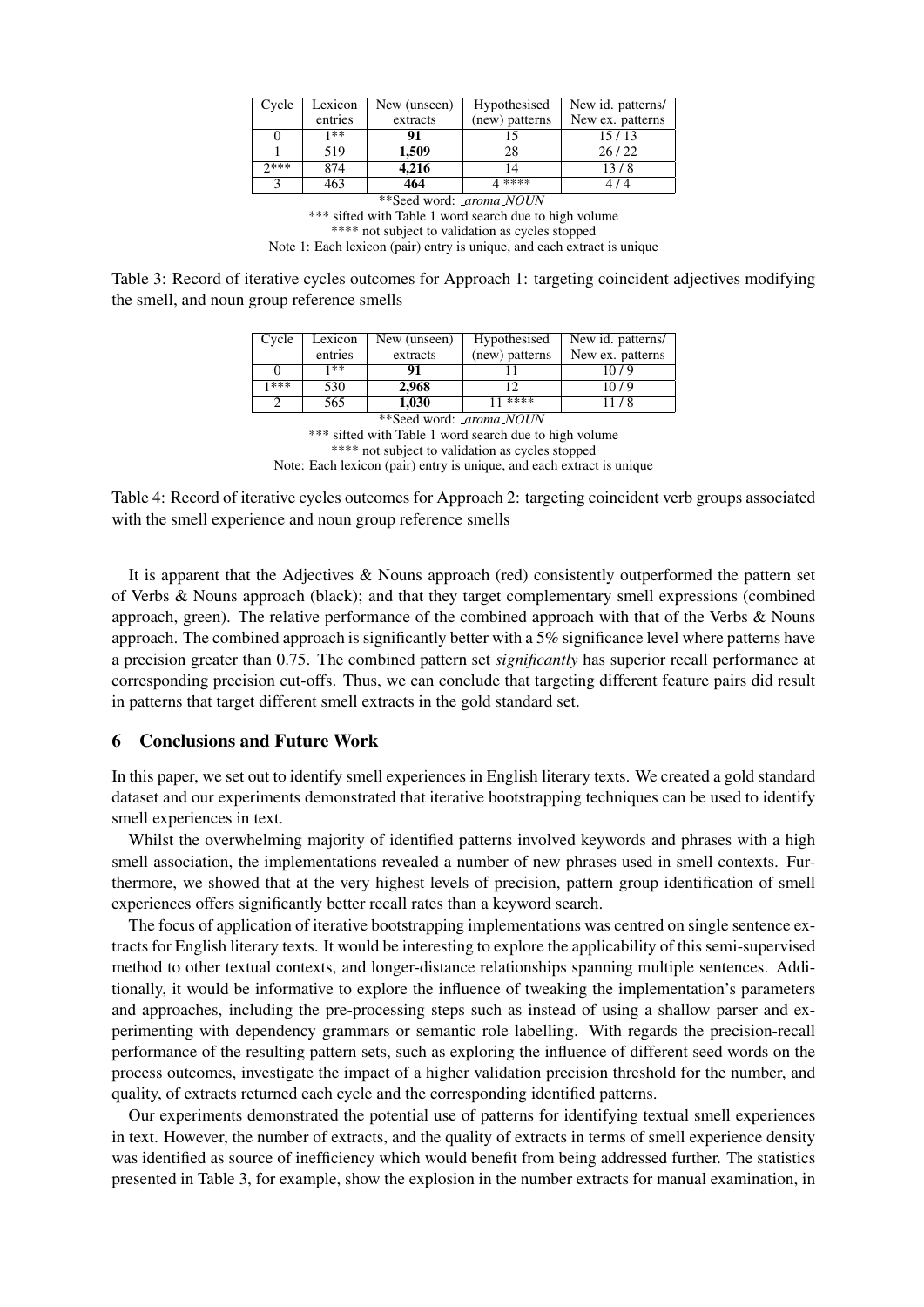

 $-\blacksquare$  Approach 1: Adjectives & Nouns  $\rightarrow$  Approach 2: Verbs and Nouns  $\rightarrow$  Approaches 1 & 2 combined

Figure 2: Group prediction precision-recall performance of the pattern sets of: approach 1; approach 2; and approach 1 and 2 combined.

certain cycles, which correspond to only comparatively few new patterns being identified.

The observed high volume of low smell experience extracts may be an inherent challenge of smell experiences relying on vocabulary which is equally, or more so, applicable in other sensory contexts. I.e., the targeting and adding to the lexicon of words with a low smell association, resulting in poorer quality extracts. However, there are a number of clear, possible avenues to explore such as increasing the validation set size, ensuring more accurate precision estimates thus improving the level of smell association of lexicon entries on average and exploring the effects of using more coincident features simultaneously, i.e., pairs were selected on the basis that if one feature alone was weakly associated with smell, two together may improve the association. More coincident features may further improve the likelihood of an extract relating to smell.

Finally, consideration as to degree of agreement between people in their interpretation, suggested a less than perfect agreement not only of the subtly nuanced aspects of smell experiences, but even at recognition of smell experiences as a broad classification. On inspection of annotations, however, it is unclear how many of these were genuine discrepancies in terms of subjective perceptions. More annotators, supported by a more comprehensive approach to tagging, e.g., requiring the annotators to explicitly note their reasoning and deliberations would help. This would offer a window into the mind of the annotators, reinforcing any conclusions that may be drawn.

Whilst there is extensive scope for further study, the experiments in this paper have shown that smell experiences can be identified, and smell experience features can be extracted from text providing a useful foundation for understanding smell usage within literature.

#### Acknowledgements

The authors would like to thank the annotators for taking the time to think about smelly language and tag multiple sets of sentences for us.